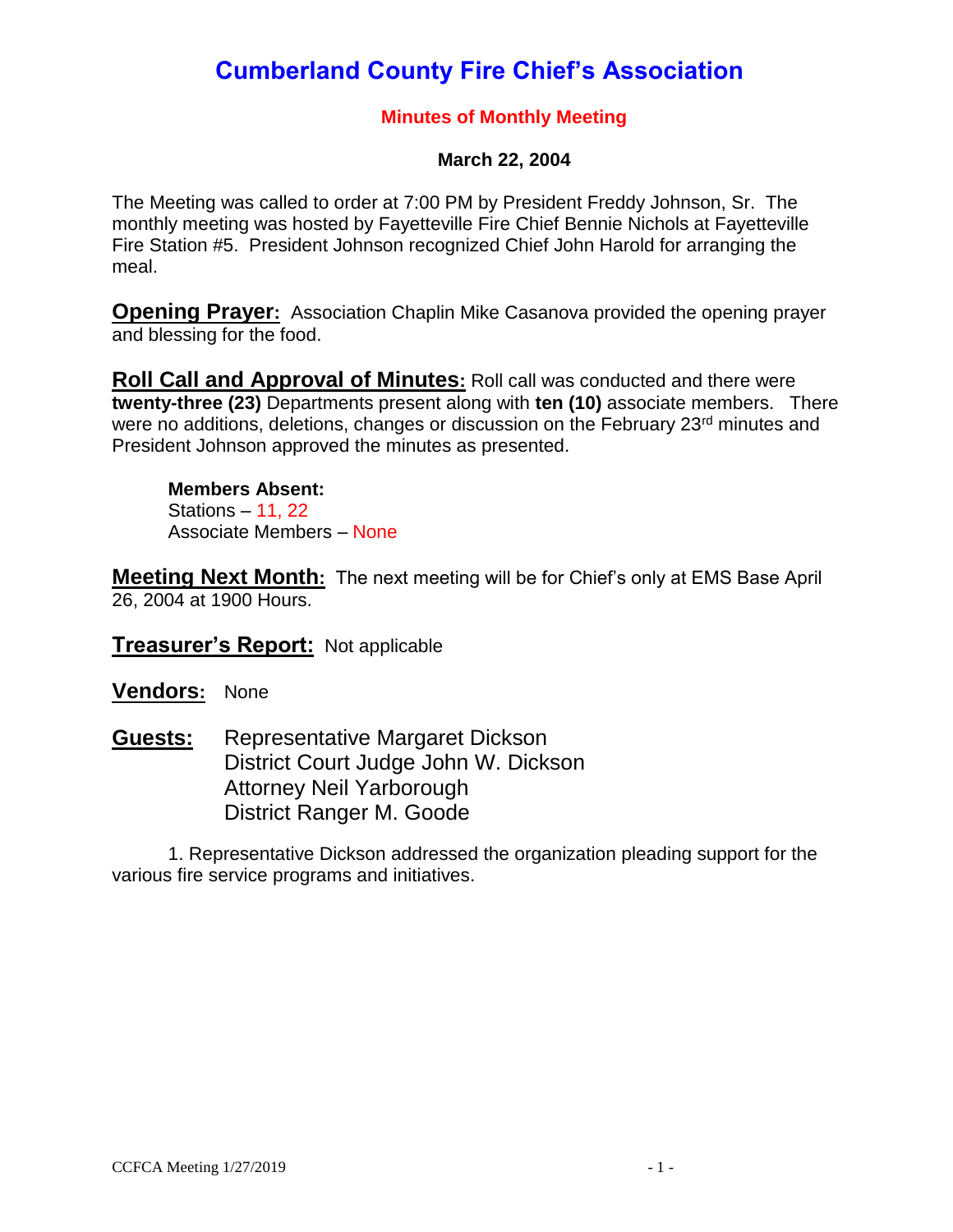**President's Report:** President Johnson briefed the association on the following issues:

- 1. President Johnson stated that there has been nothing further from Cape Fear Valley Hospital concerning membership representation on the proposed hospital authority.
- 2. President Johnson asked Col. Nunnery if there is anything further on the Hyde County pay issue? Col Nunnery stated it is a dead issue and we have received all the money we are going to get.
- 3. President Johnson informed all members that at the next meeting the By-Laws will be reviewed, goals would be set for the organization and committee assignments will be made.
- 4. President Johnson thanked Chief Blackburn for the outstanding work done by the Memorial Committee's work. The ceremony was very well presented.
- 5. President Johnson reminded all members that there are two weeks left to apply for the FEMA Grants. He encouraged everyone to apply.
- 6. President Johnson stated that Fayetteville Fire Department has been connected to the file server. Fort Bragg and Pope Air Force Base are not able to connect due to Security concerns.
- 7. President Johnson encouraged members to check out the Bulletin Board on CCFCA Server.
- 8. President Johnson asked about the train-the-trainer class on the Fit Test for Advantage 1000 Hazmat Masks. (Brian Combs is the instructor). Col Nunnery stated the class went well.
- 9. President Johnson announced that a Rescue Committee has been appointed. Freddy Johnson Jr. will act as Chairman and representatives from Cotton, Vander, Fayetteville, Fort Bragg, and EMS will be on the committee. They are to look into the capabilities and assets of the county departments and determine where Rescue 104 needs be assigned. Eastover Fire Department has formally requested that Rescue 104 be assigned to their station. President Johnson stated not every fire department will need a rescue vehicle that in some instances on hand rescue tools will do the job. In the event there is a need for air bags and heavy rescue tools, a rescue vehicle should be available. The committee will report back to the association within 90 days or so and a decision will be made by the association. A meeting of the committee is scheduled March 31, 2004 at EMS Base
- 10. President Johnson advised that the members should get serious about Rapid Intervention Team (RIT) use. All stations need to work together to make sure the RIT Team is available for it's intended use and not assigned to the manpower pool or other duties. We will discuss this further and set up some guidelines dealing with this issue.
- 11. President Johnson advised the members that the file server had to have licenses for each station. The license were bought from Dell and they gave the wrong disk, however all things are being worked out.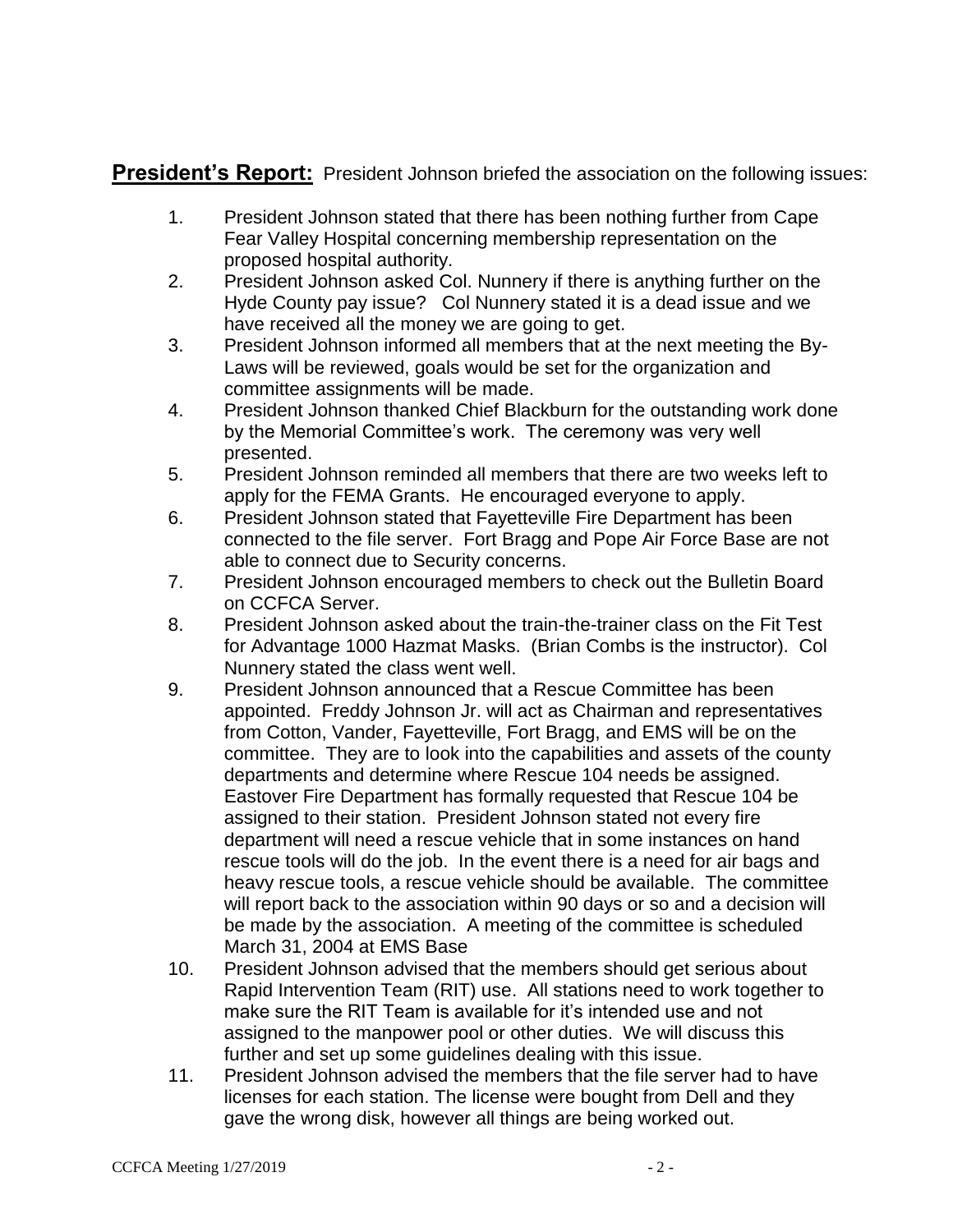# **OLD BUSINESS:**

1. President Johnson asked Col Nunnery about mapping and OSFM issues. Issues are being worked on.

2. Automatic aid will be addressed after the ISO 9S issues are completed.

### **NEW BUSINESS:**

1. None

# **COMMITTEE REPORTS:**

**Technology/Automation Committee (Firehouse):** Chairman: President Johnson (OPEN)

The Following Programs are on the Server

- 1. Office 2000 Software
- 2. Visio-CAD Design Program-(Drawings for Pre-plans etc)
- 3. Paint Shop Pro 7 (Scan or Change Digital Pictures)
- 4. Microsoft Streets, Mapping programs
- 5. Fire Zone (Pre-plan Program with picture graphics)
- 6. Chemtrack Disk for Hazmat Chemical list
- 7. NFPA Subscription \*\*\*
- 8. Policies and Procedures
- 9. Bulletin Board for County Wide info and news

**ID Card Committee:** Chairman: To Be Determined.

1. Chiefs need to call Tara Johnson at 424-0694 or e-mail her directly at [tara@stoneypointfire.com](mailto:tara@stoneypointfire.com) to schedule date and time to have pictures taken for I D Cards. *This section is FYI only* 

### **Fire Prevention/Education Committee:** Chairman: Assistant Chief Alan Jones:

1. Anyone needing smoke alarms contact Station 7.

#### **Eastern Fire Seminar:** Chairman(s): Chief Johnson Sr/Middleton/Trimmer:

**1.** President Johnson informed the membership that the seminar staff encountered several problems during the seminar. If he was to assign a grade we would receive an "F" for this years seminar. We had problems all around that we will fix and address.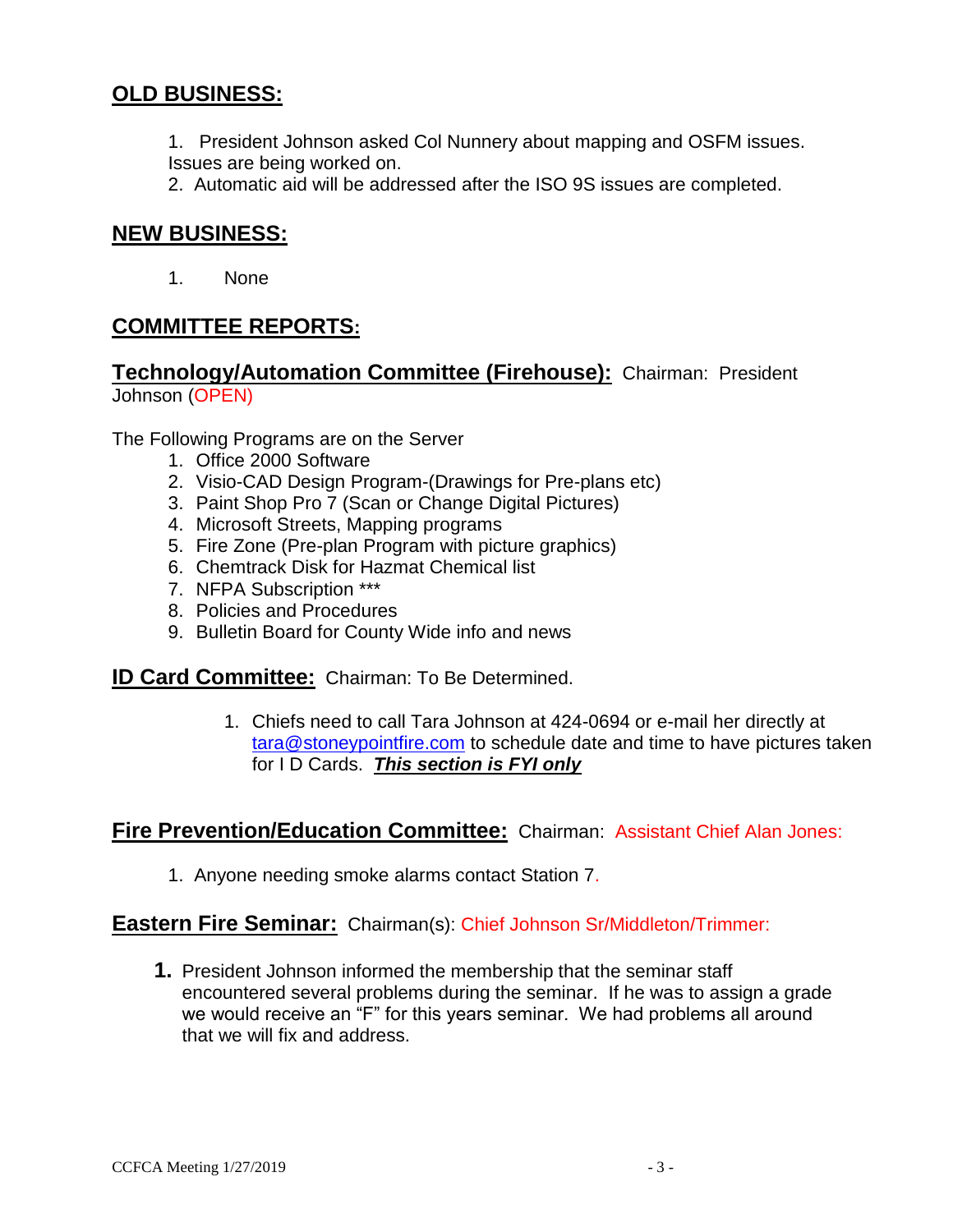# **Communications Committee: Chairman** Chief K. Hall

- 1. **Reminder that all Departments are to coordinate with their own communications provider to have PL Codes installed for a countywide activation.** This has been delayed 60 days until after the annexation.
- 2. Chief Hall spoke about problems encountered on Sunday March 7, 2004. During a storm EOC was flooded with calls and many emergency radio calls to EOC were not answered. Some of the problems were related to excessive radio traffic blocking or walking over other traffic. There were problems with the 911 number being busy and callers not able to get through. Chief Hall questioned our continued use of a communication network that is inadequate for our county. President Johnson asked Chief Hall to Email committee members with information on a Committee Meeting to address communication problems.

# **Standards & Policy Committee:** Chairman: Chief Marley:

1. No Report

# **Training & Training Standards Committee:** Chairman: Chief John House:

1. No Report

### **Memorial Committee:** Chairman: Deputy Chief Blackburn:

1. See Presidents Report

### **Automatic Aid/Mutual Aid Committee:** Chairman: J. F. Hall:

1. No Report.

### **Finance Committee:** Chairman: Assistant Chief Freddy Johnson Jr.

1. No Report

# **Public Relations Committee:** Chairman: Executive Committee

1. No Report

# **Grievance Committee:** Chairman: Set up as needed:

# **Nomination Committee:**

1. No Report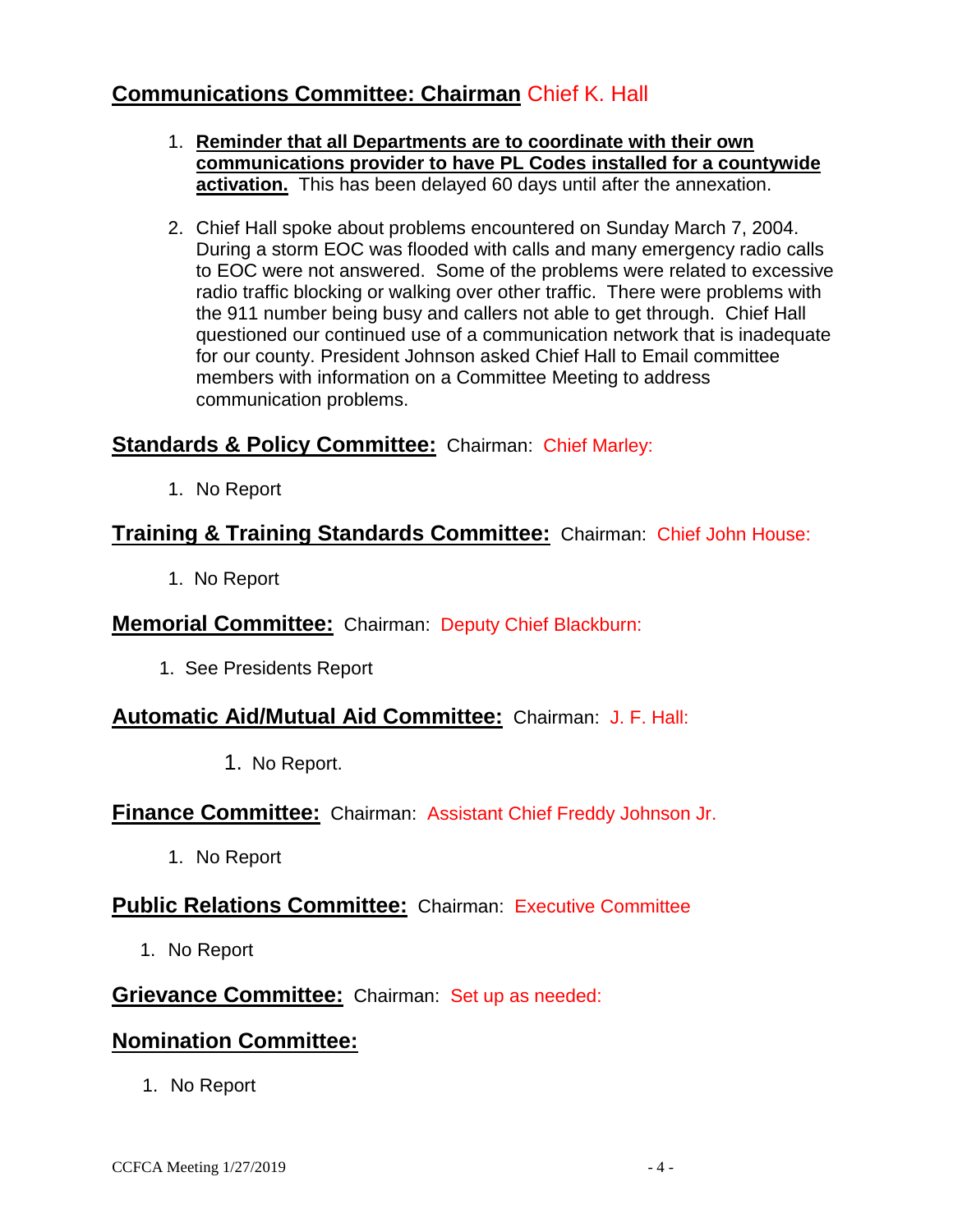# **Association Property - Fire Safety Trailer:**

1. No Report.

### **Mobile & Stationary Air Systems -**

1. Filling responsibilities for the month of March 2004 are with the **Stoney Point Fire Department**.

### **ASSOCIATE MEMBERS REPORT:** Reports from all associate members:

#### **Emergency Services Director (ESD***): Colonel Nunnery.*

1. Already presented everything during the early parts of the meeting.

#### **ECC-9-1-1** *Major Curry.*

1. No Report.

### **Emergency Management***. TBD*

1. No Report.

#### **EMS** *Colonel W. Ainsworth.*

1. No Report.

#### **Hazmat Chief** *Nichols FFD.*

 1. Proper Mask Fitting was discussed. The Mask come in sizes and each person should know what size is needed. President Johnson requested the names on those trained in the "Train the Trainer" Meeting mentioned in the Presidents Report. The list will be available for the Fire Chief's to call and set up an appointment for fitting.

#### **Forestry District** *Ranger J. Johnson.*

1. Fire Wise Program was mentioned

#### **FTCC** *Mr. Butch Trimmer / Ernest Ward.*

1. No Report.

#### **Sheriff's Office** *Sheriff Butler / Det. W.Smith...*